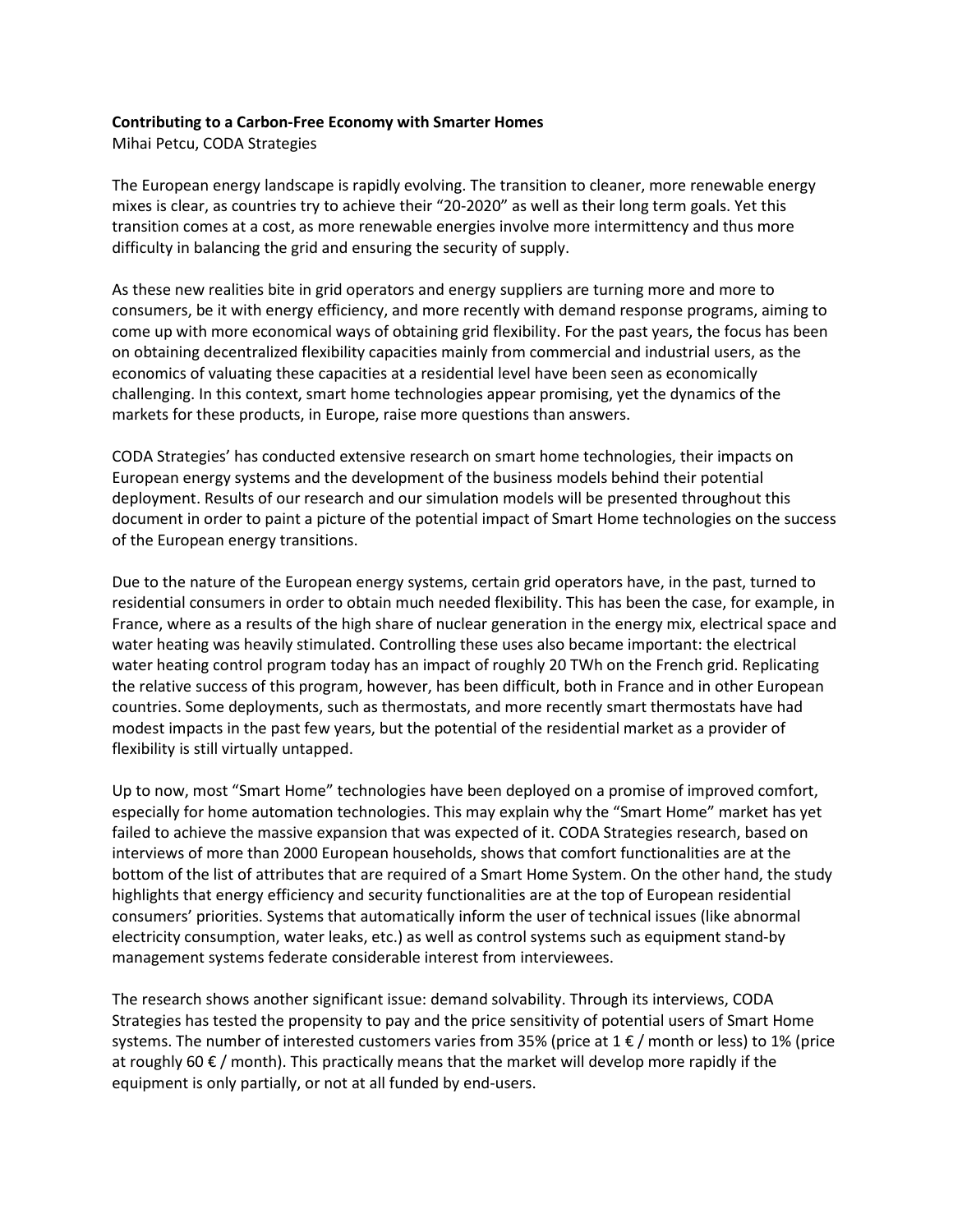Traditionally, the business models of deploying smart home technologies involve significant investment from the end-user (several thousands of euros) and support from a qualified installer. New business models are however appearing, supported mainly by:

- The deployment and valuation of energy management systems (the valuation of the flexibility pays, in part or fully, for the system), the socialization of the investment
- The socialization of the investment, for example, through the deployment of a system providing aid or assistance to the elderly, etc.
- Etc.

The deployment of Smart Home technologies as energy management systems allowing for the valuation of energy efficiency and demand response capacities seems very promising, as it provides a solution to the issue of demand solvability. In the context of the energy transitions engaged in the European countries, such deployments would tend to obtain support from grid operators and other energy supply value chain stakeholders. Indeed, several models of service provision are appearing throughout the E.U. countries, both independent (as is the case of residential demand response provider Voltalis, in France, and Be-Smart in Switzerland), to utility supported programs such as RWE's Smart Home offering, EDF's Energy Box offering, E.On's push for decentralized storage as self-consumption support, etc. (these activities will be briefly described in the presentation). The markets are also evolving to better integrate decentralized flexibility valuation. For example, demand response can now be monetized in a number of EU countries (details in the presentation), making the potentialities of Smart Home technologies even more attractive.

In order to better understand these potentialities, CODA Strategies has developed a bottom-up simulation model of the impacts of "Smart Home" technologies, for demand response, in 8 European countries. The model quantifies the equipment parks in the 8 targeted countries and constructs using a bottom-up methodology, the load and consumption curves on the 2010 – 2022 period. Using these curves and a series of market scenarios, CODA Strategies determined the electricity consumptions, by equipment, by type of household and by annual, monthly or daily periods, as well as the demand response potential over the period (more details about the methodology of the simulation model in the penetration).

The model highlights extensive potential for residential demand response, especially from loads that are easily manageable through a basic Smart Home system (e.g. heating). For example, in the case of France, the model identifies more than 3 GW of curtailment potential, towards 2015, that increase to close to 6.4 GW towards 2020 (all the figures and scenarios will be described in the presentation). The model also simulates the potential valuation of these capacities, based on projected market figures. The impact of these capacities is consequential: valuated as ancillary services, residential demand response capacities support the grid integration of intermittent renewables and do so in a cleaner and more economic manner than conventional generation.

While the impact of the capacity is important, obtaining it and monetizing it under the current conditions is more challenging. CODA Strategies' research highlights that a residential DR program operator is required to make consequential investments in order to deploy the system to residential consumers, with limited or no funding from end-users. In France, for example, an investment of close to 1,000 € per individual household (including equipment, installation, customer acquisition) is required. Deployment of infrastructure capable of providing multiple value added services (including energy